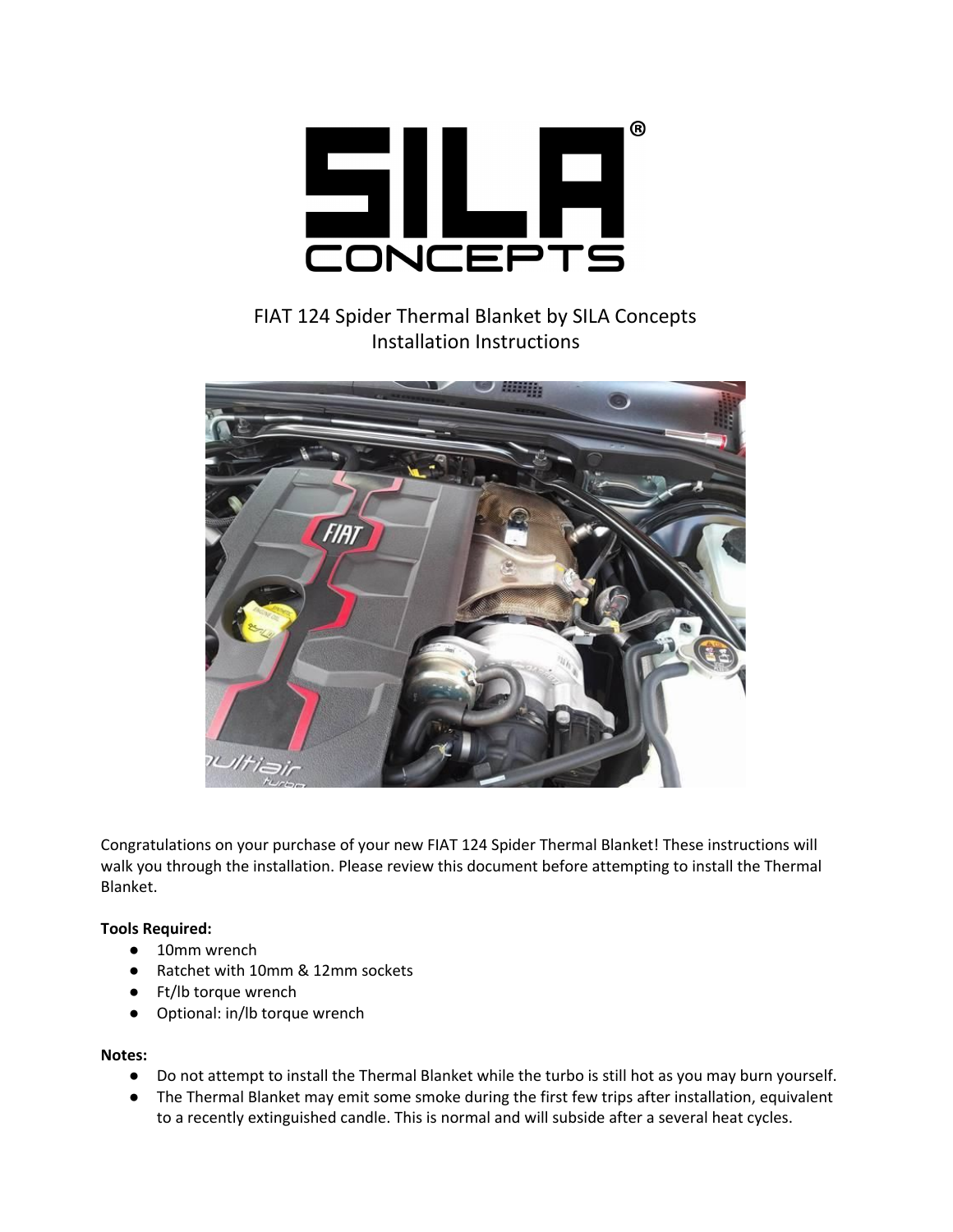## **Installation Steps:**

1. Remove the engine cover. There are three rubberized mounting points, shown below. Simply pull up on the cover, and it will snap out.



2. Remove the 10mm nut holding the O2 sensor bracket on.

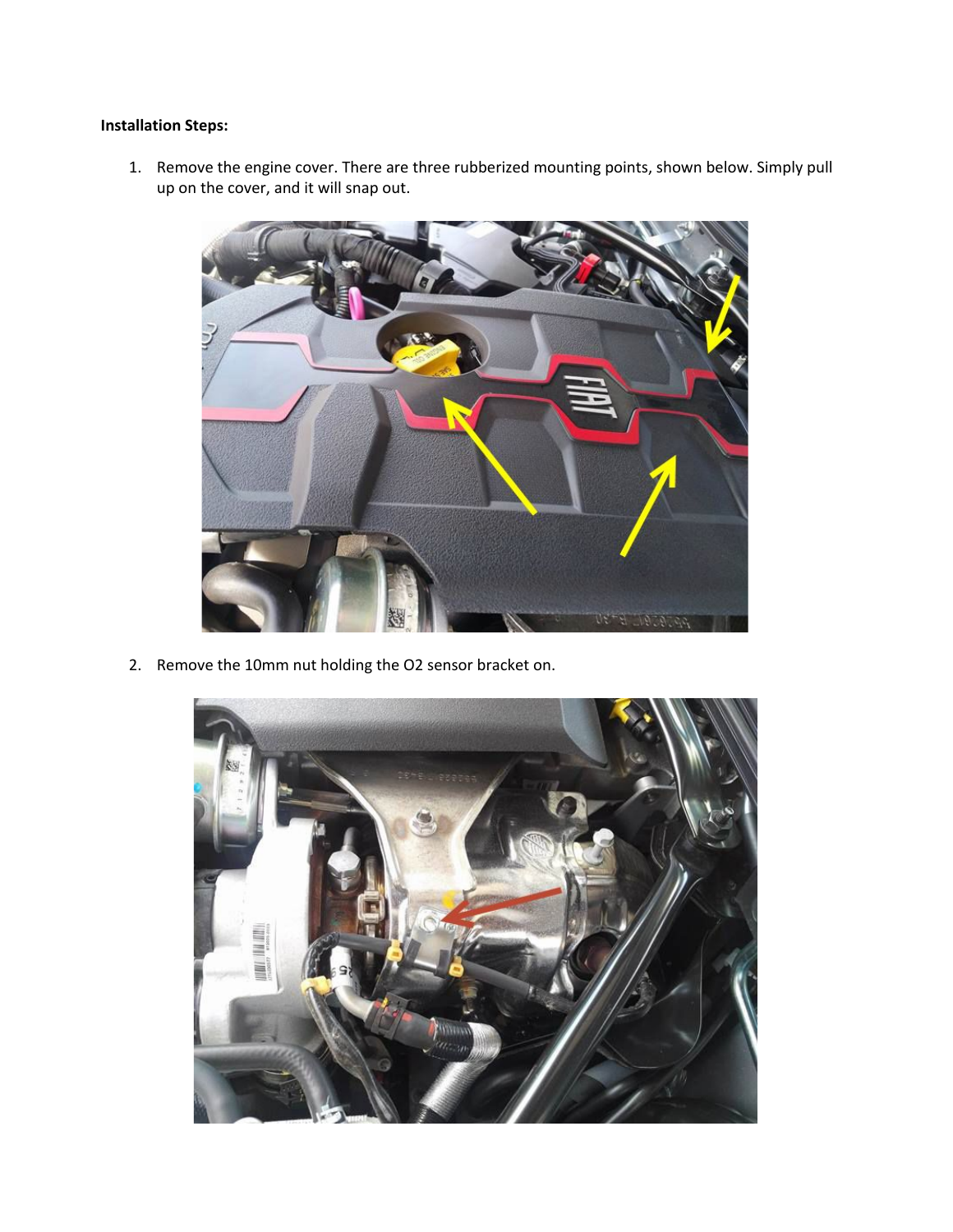3. Remove the following 12mm nuts and bolts.



4. Remove the three 10mm bolts shown below. Use a 10mm wrench for the lower bolt. Once removed, you can lift the heat shield and set it aside.

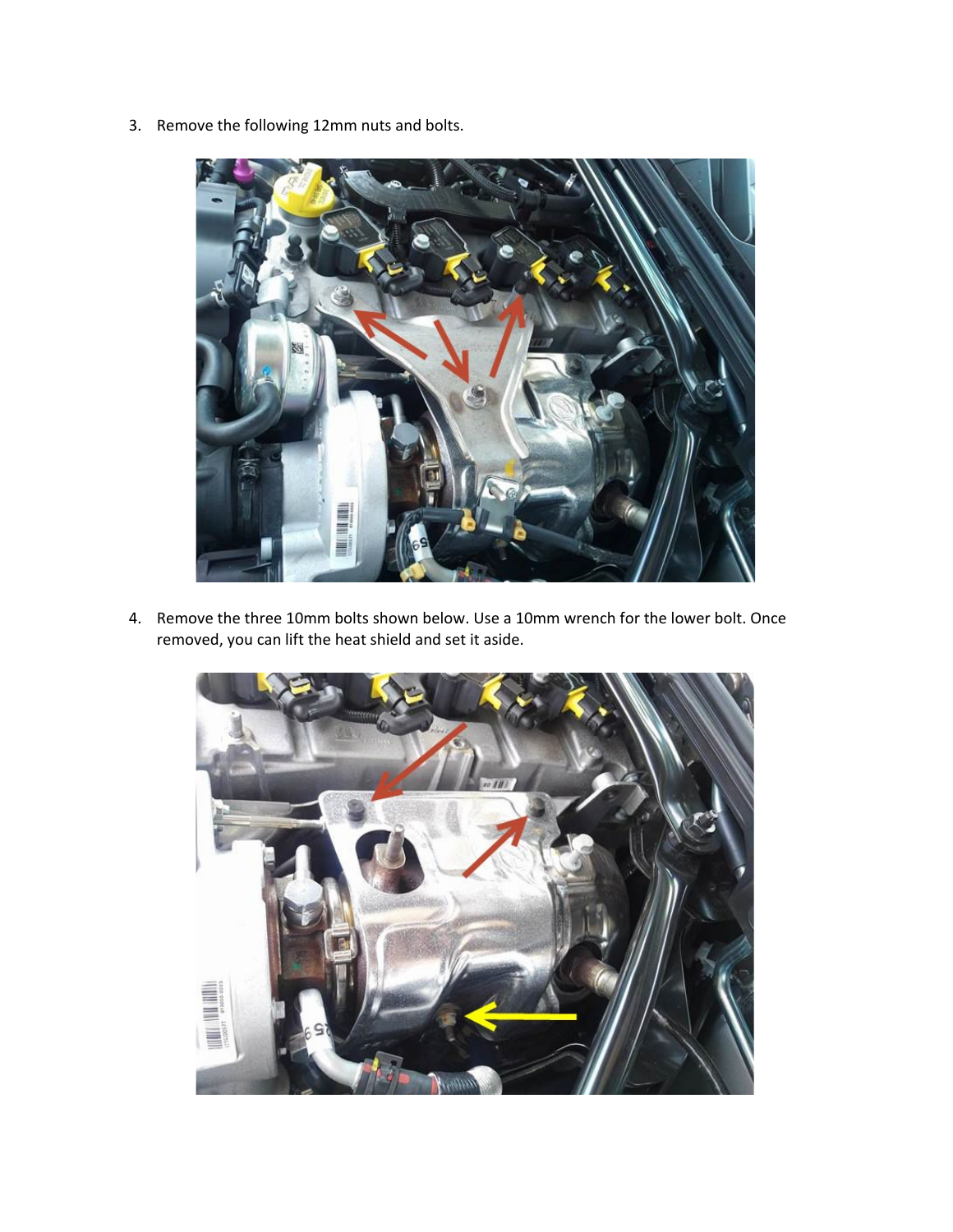5. Remove the 10mm bolt shown below.



6. Fit the Thermal Blanket over the turbo.

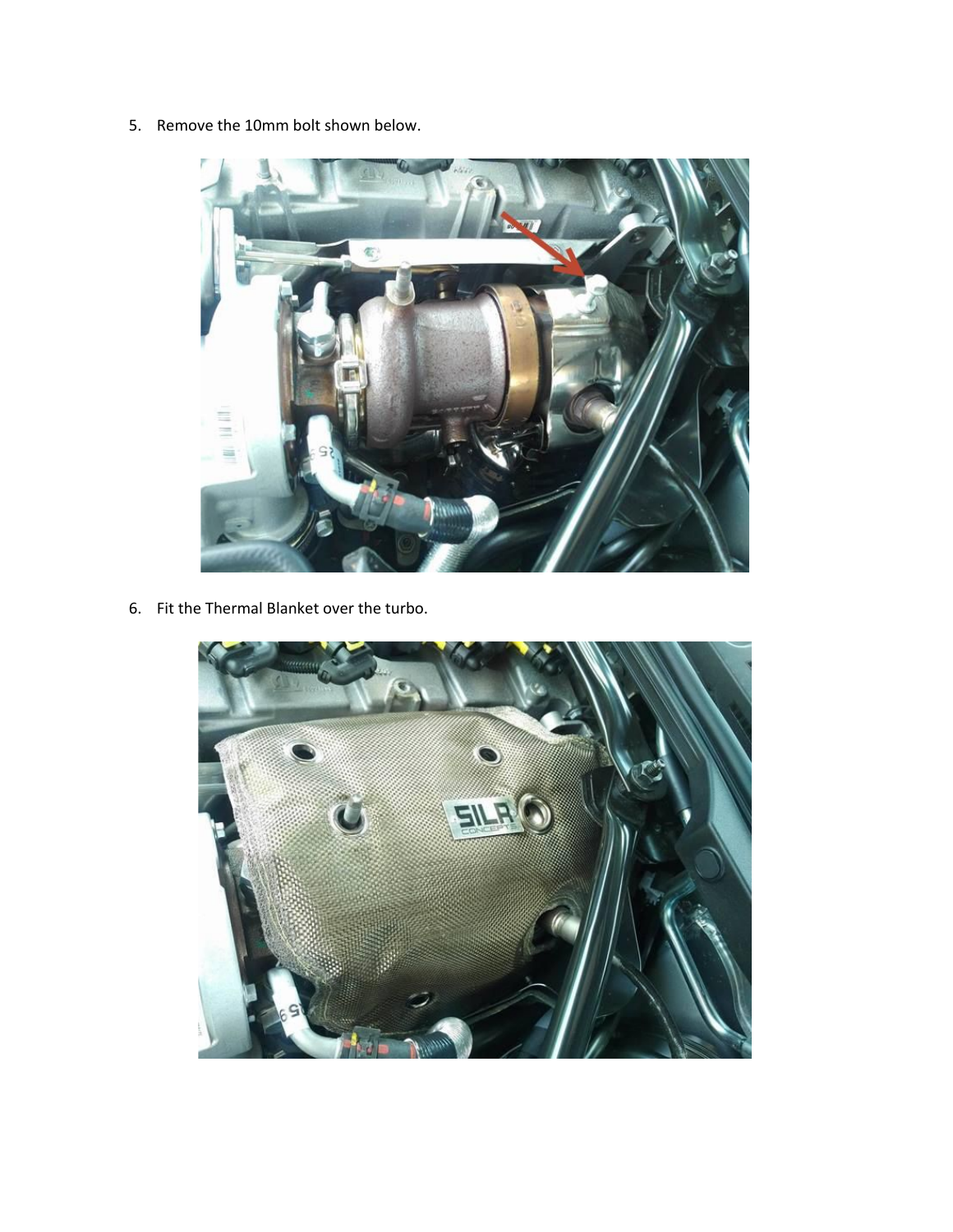7. Tuck the Thermal Blanket over the side of the heat shield bracket.



8. Using the bolts that came with your Thermal Blanket, loosely tighten the two upper bolts. Use one of the bolts you took off in step 4 where indicated below toward the bottom right.

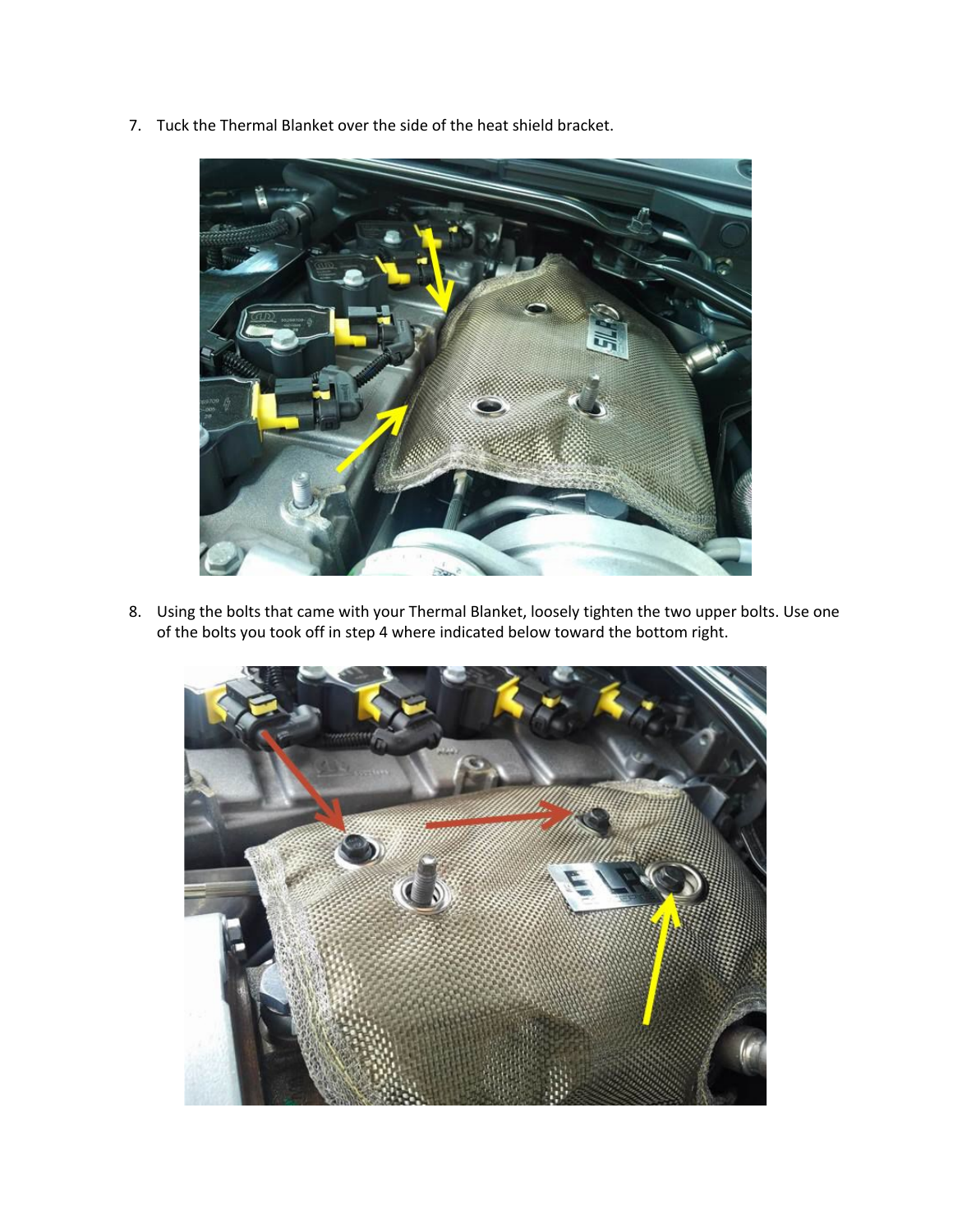9. Using the third bolt provided with the Thermal Blanket or one of the bolts from step 4, loosely tighten the bolt at the side, then tighten all four bolts to approximately **25-30 in/lb** (hand snug).



10. Reinstall the turbo bracket, and tighten the bracket bolts shown to **18 ft/lb**.

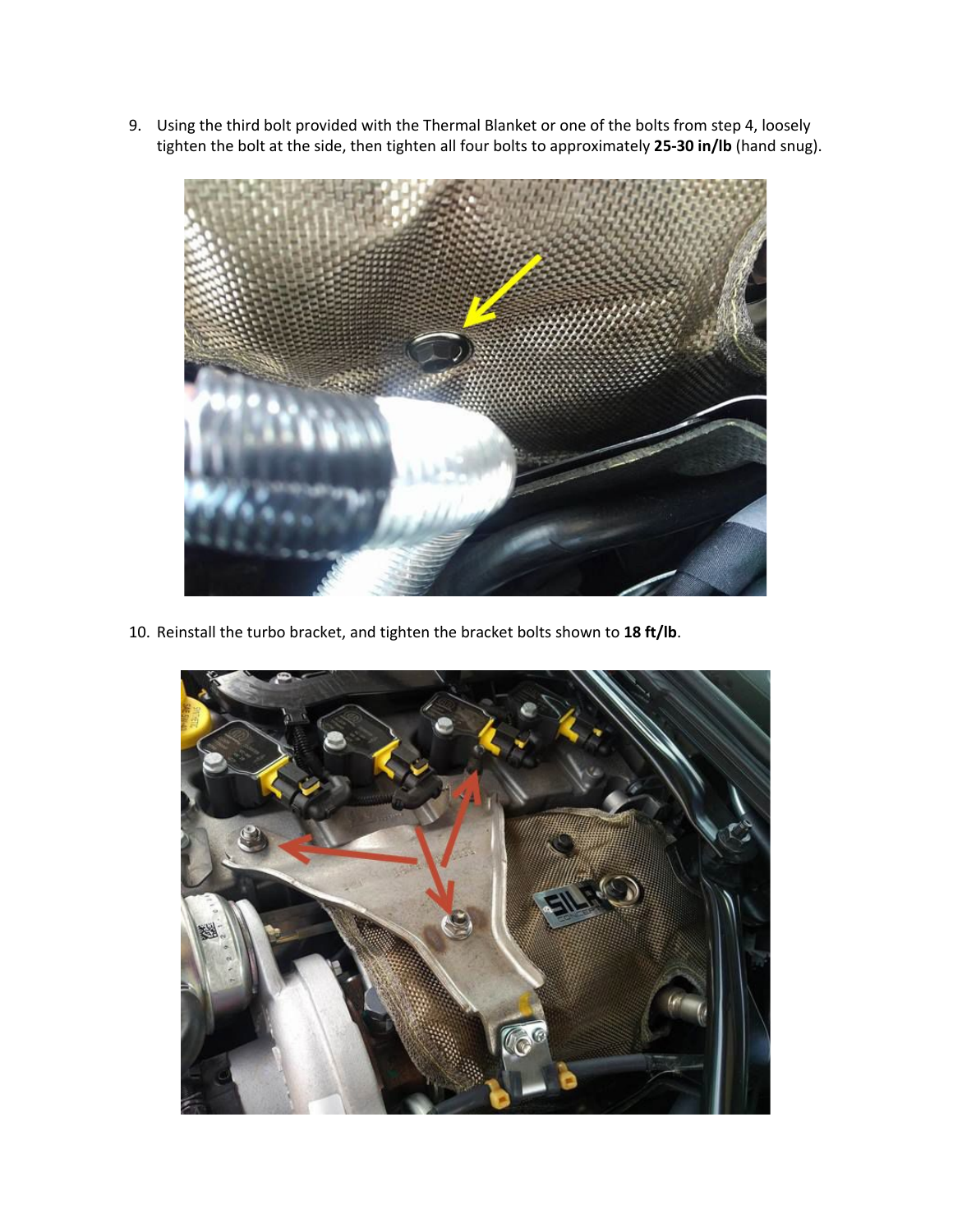11. Reinstall the O2 sensor bracket, and tighten the 10mm nut to approximately **25-30 in-lb** (hand snug).



12. Peel off the protective cover on the SILA Concepts plate.